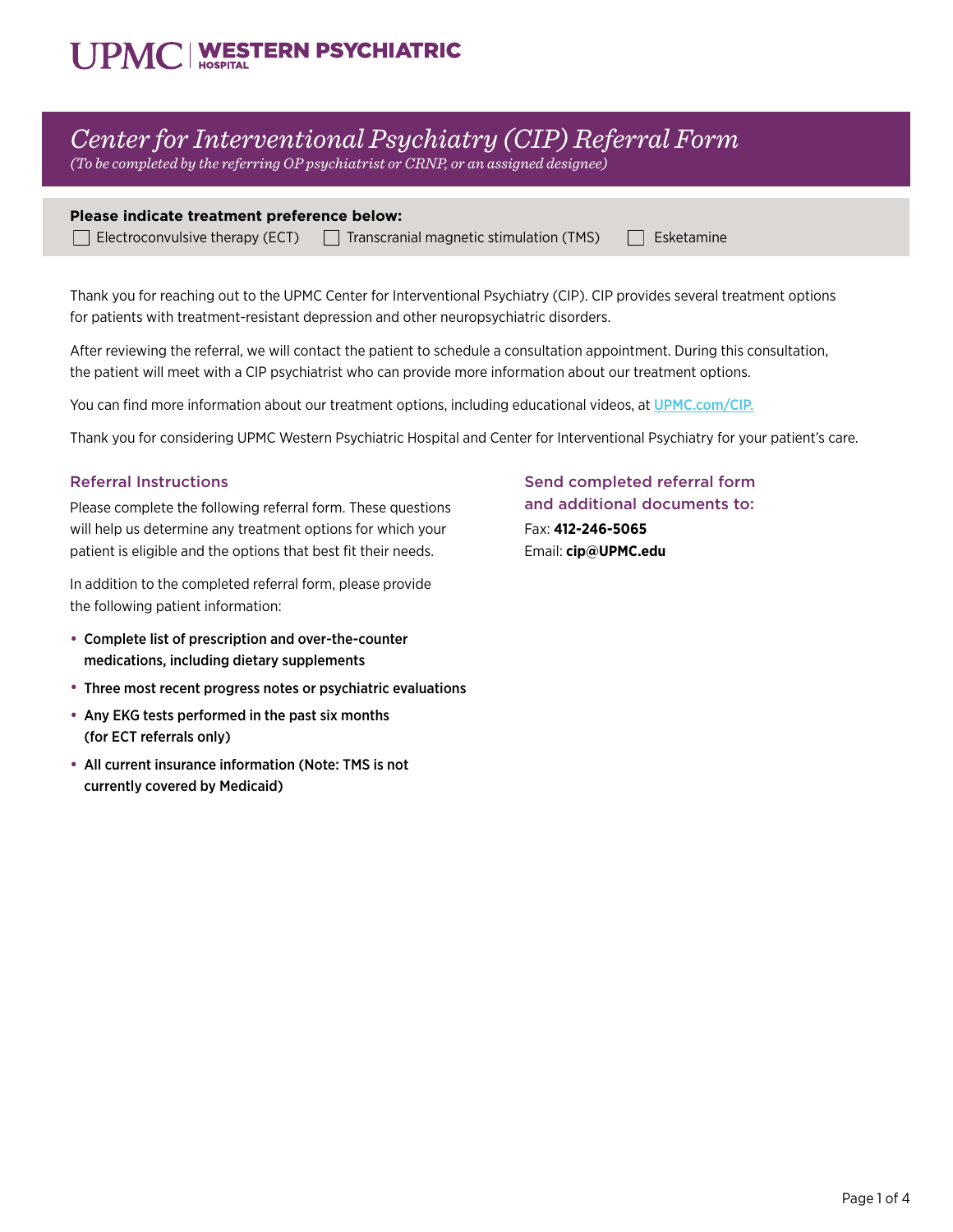Referral Date:

### Referring Psychiatrist/CRNP Information

| Name: (First) | (Last)      |
|---------------|-------------|
| Phone number: | Fax number: |
| Email:        |             |

### Patient Information

| Name: (First)                 | (Last)                  |  |  |
|-------------------------------|-------------------------|--|--|
| DOB: (mm/dd/yyyy)             | Height:<br>Weight:      |  |  |
| MRN:                          | SSN:                    |  |  |
| Preferred phone number:       | Secondary phone number: |  |  |
| Email:                        |                         |  |  |
| Address:                      |                         |  |  |
| City:                         | Zip:<br>State:          |  |  |
|                               |                         |  |  |
| Insurance provider:           |                         |  |  |
| Phone number:                 |                         |  |  |
| $ID$ #:                       | Group #:                |  |  |
| Secondary insurance provider: |                         |  |  |
| Phone number:                 |                         |  |  |
| ID#:                          | Group #:                |  |  |

### **Emergency Contact Information**

| Name: |               |  |
|-------|---------------|--|
|       | Phone number: |  |

Relationship to patient: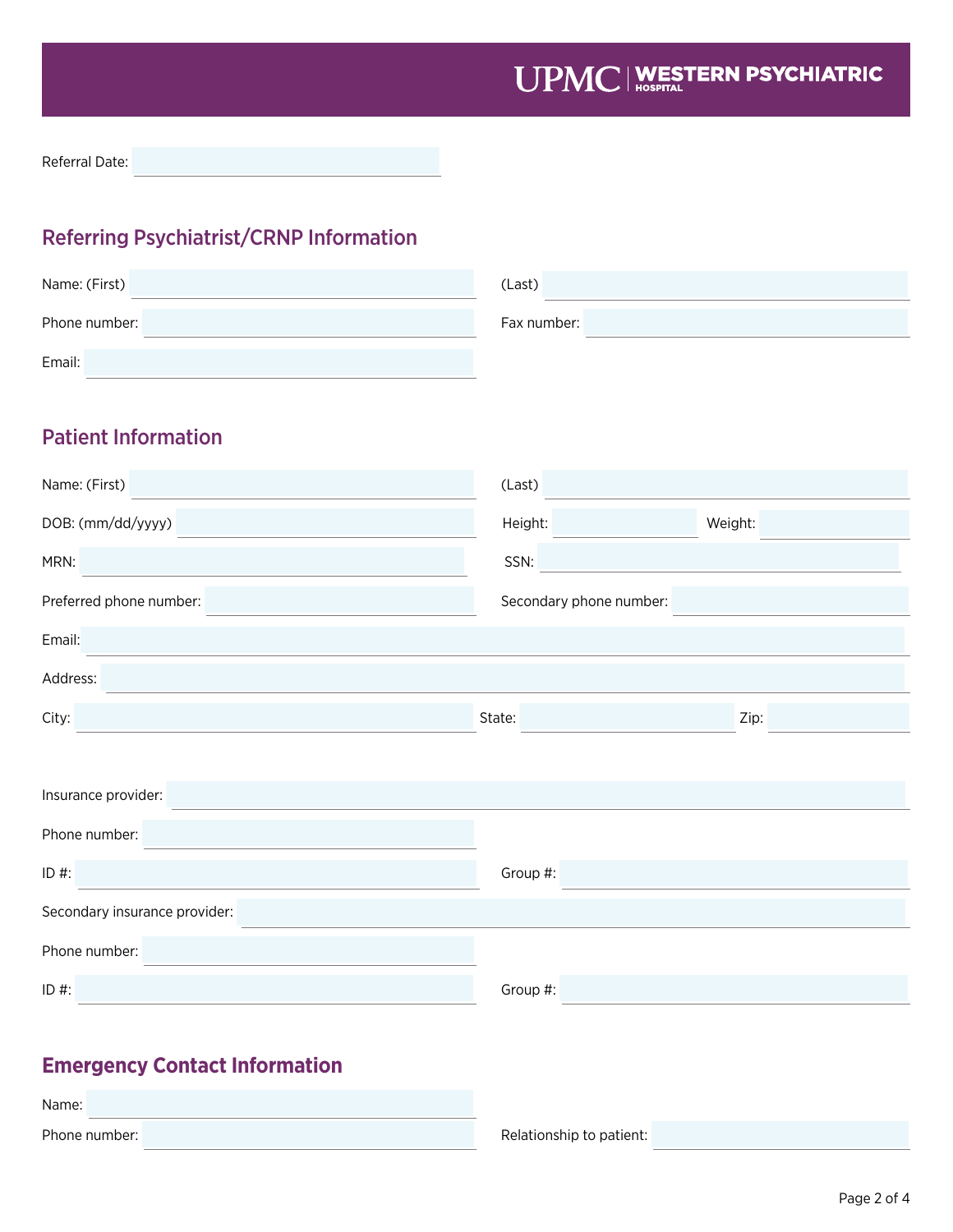### **Patient Psychiatric Information**

| Psychiatric diagnosis:                                                                                                          |  |  |  |
|---------------------------------------------------------------------------------------------------------------------------------|--|--|--|
| Does the patient carry a diagnosis of any of the following? (If yes, please describe.)                                          |  |  |  |
| Bipolar disorder: $\bigcirc$ No $\bigcirc$ Yes                                                                                  |  |  |  |
| Schizophrenia: ○ No ○ Yes                                                                                                       |  |  |  |
| Schizoaffective disorder*: ○ No ○ Yes                                                                                           |  |  |  |
| *Esketamine and TMS are only approved for MDD, single/recurrent episodes without psychosis.                                     |  |  |  |
| Has this patient received ECT in the past? $\bigcirc$ No $\bigcirc$ Yes                                                         |  |  |  |
| If yes, when/how many sessions?<br>Location:                                                                                    |  |  |  |
| Has this patient received TMS in the past? $\bigcirc$ No $\bigcirc$ Yes (If yes, please describe the response or any problems.) |  |  |  |
|                                                                                                                                 |  |  |  |
|                                                                                                                                 |  |  |  |
|                                                                                                                                 |  |  |  |
| Additional past treatments or therapy:                                                                                          |  |  |  |
|                                                                                                                                 |  |  |  |
|                                                                                                                                 |  |  |  |
|                                                                                                                                 |  |  |  |
|                                                                                                                                 |  |  |  |
| If any progress notes are in Cerner or Epic, please list the dates the patient was seen:                                        |  |  |  |
|                                                                                                                                 |  |  |  |
|                                                                                                                                 |  |  |  |
|                                                                                                                                 |  |  |  |
| Current medical conditions:                                                                                                     |  |  |  |

Does patient have a history of any of the following conditions?

 $\Box$  Uncontrolled hypertension  $\Box$  Head injury  $\Box$  Severe cardiac disease

 $\Box$  Aneurysmal disorder  $\Box$  Severe liver disorder  $\Box$  Epilepsy or seizures